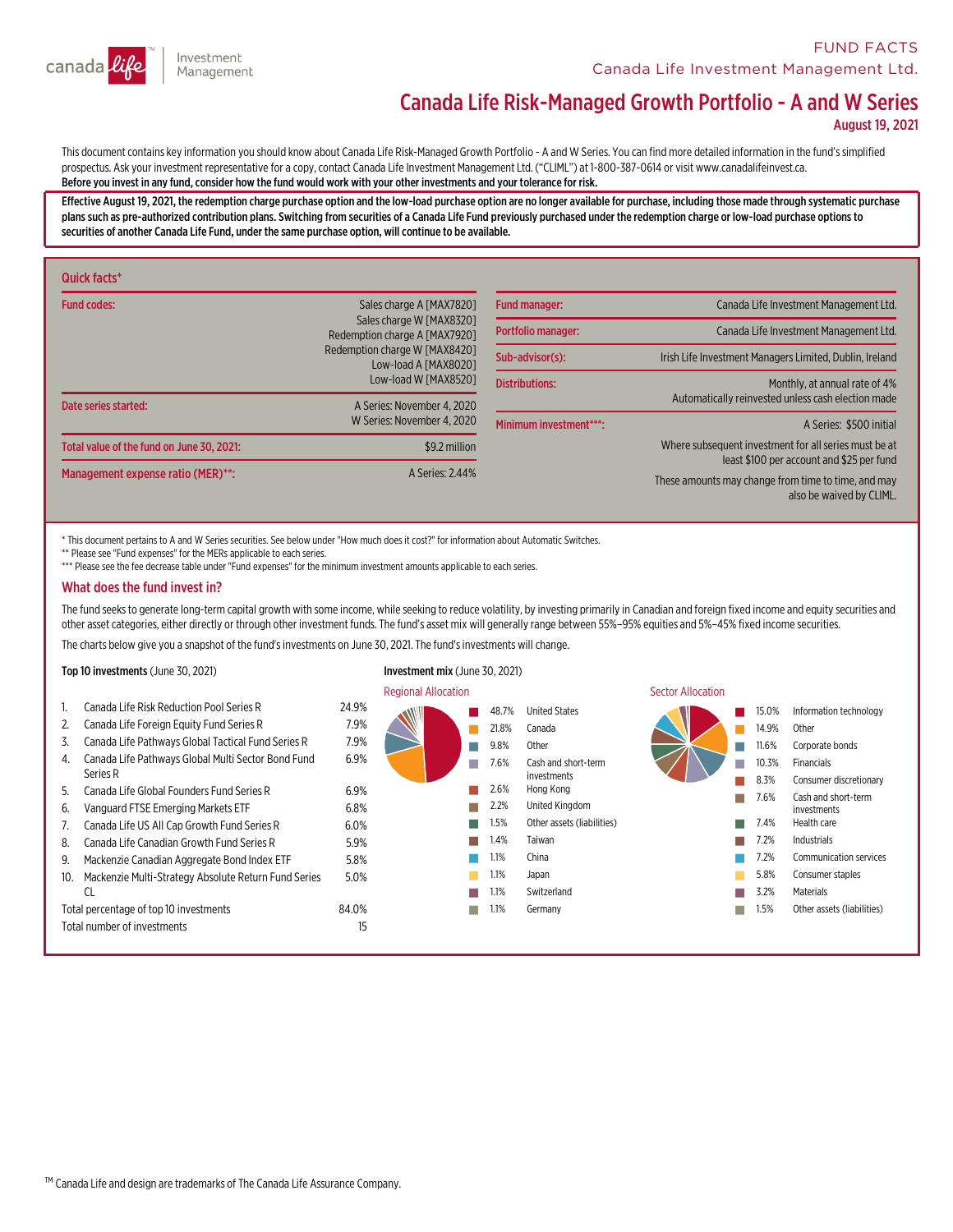

## How risky is it?

The value of the fund can go down as well as up. You could lose money.

One way to gauge risk is to look at how much a fund's returns change over time. This is called "volatility".

In general, funds with higher volatility will have returns that change more over time. They typically have a greater chance of losing money and may have a greater chance of higher returns. Funds with lower volatility tend to have returns that change less over time. They typically have lower returns and may have a lower chance of losing money.

### Risk rating

#### CLIML has rated the volatility of this fund as low to medium.

Because thisis a new fund, the risk rating is only an estimate by CLIML. Generally, the rating is based on how much the fund's returns have changed from year to year. It doesn't tell you how volatile the fund will be in the future. The rating can change over time. A fund with a low risk rating can still lose money.



For more information about the risk rating and specific risks that can affect the fund's returns, see the "What are the Risks of Investing in the Fund?" section of the fund's simplified prospectus.

#### No guarantees

Like most mutual funds, this fund doesn't have any guarantees. You may not get back the amount of money you invest.

#### How has the fund performed?

This section tells you how A Series securities of the fund have performed since inception. Returns are after expenses have been deducted. These expenses reduce returns.

The performance of W Series securities would be similar to the performance A Series securities, but would vary as a result of the difference in the combined management and administration fees compared to A Series as disclosed in the fee decrease table under "Fund expenses" below.

#### Year-by-year returns

No performance is available because securities have not been distributed for a full calendar<br>vear.

#### Best and worst 3-month returns

No performance is available because securities have not been distributed for a full calendar year.

#### Average return

This information cannot be presented since A Series of the fund is less than 12 months old as of June 30, 2021.

#### Who is this fund for?

#### Investors who:

- are looking for a managed asset portfolio fund to hold as part of your portfolio
- $\bullet$ want a medium to long-term investment
- $\bullet$ can handle the volatility of stock and bond markets
- $\bullet$ want to receive a monthly cash flow

#### A word about tax

In general, you'll have to pay income tax on any money you make on a fund. How much you pay depends on the tax laws where you live and whether or not you hold the fund in a registered plan such as a Registered Retirement Savings Plan or a Tax-Free Savings<br>Account.

Keep in mind that if you hold your fund in a non-registered account, fund distributions are included in your taxable income, whether you get them in cash or have them reinvested.

#### How much does it cost?

The following tables show the fees and expenses you could pay to buy, own and sell A Series and W Series securities of the fund. The fees and expenses – including any commissions – can vary<br>among series of a fund and among

Higher commissionscan influence representativesto recommend one investment over another. Ask about other funds and investmentsthatmay be suitable for you at a lower cost.

We provide eligible investors with combined management and administration fee decreases on their eligible Canada Life fund investments, as disclosed under the sub-heading "Fund expenses".<br>We will automatically switch your

#### 1. Sales charges

You have to choose a sales charge option when you buy A and W Series securities of the fund. Ask about the pros and cons of each option.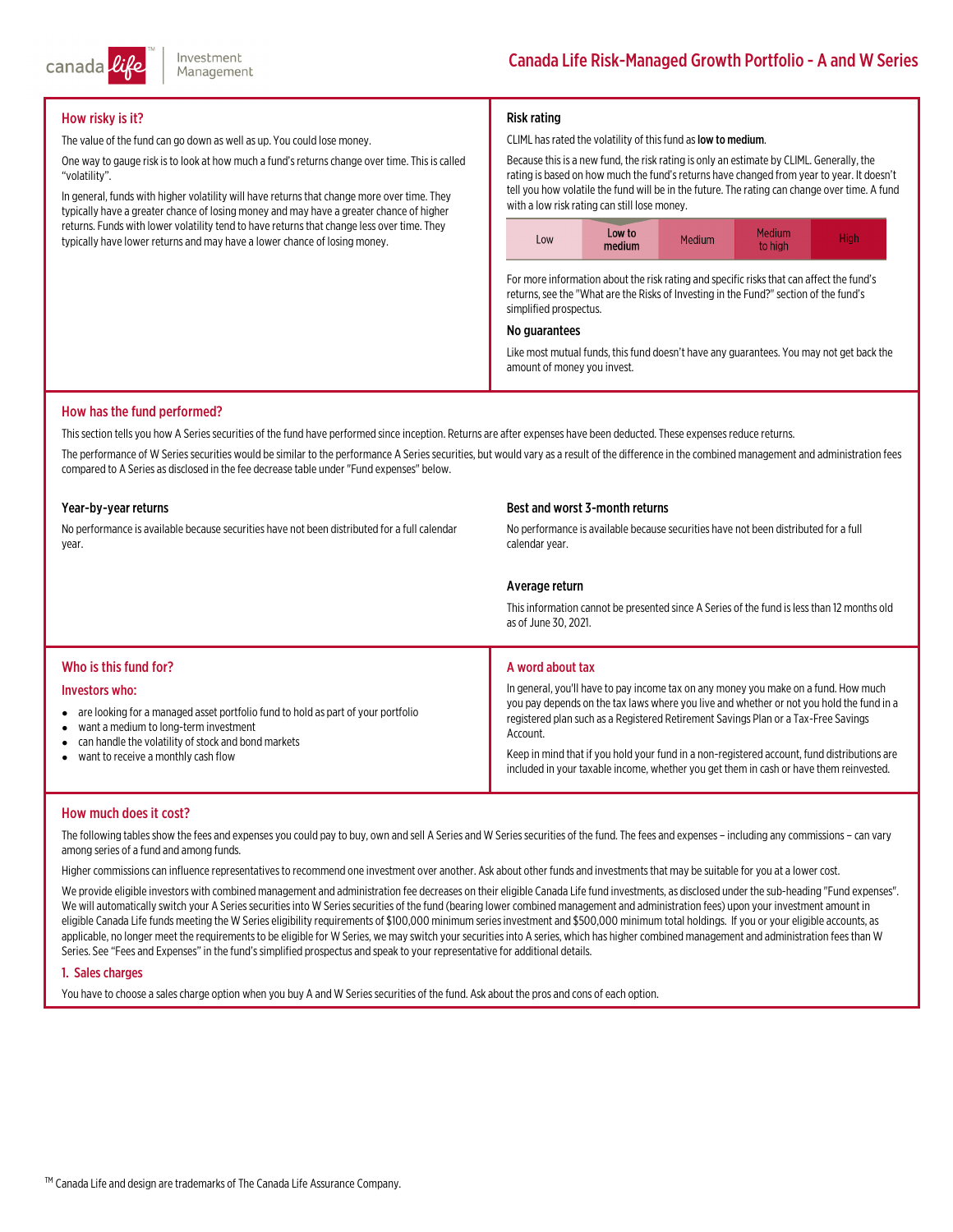

# Canada Life Risk-Managed Growth Portfolio - A and W Series

| Sales charge option                         | What you pay (in %)                                                                                                                                                                                                                                    | What you pay (in \$)                                                                                   | <b>How it works</b>                                                                                                                                                                                                                                                                                                                                                                                                                                                                                                                                                                                                                                                                                                                                                                           |
|---------------------------------------------|--------------------------------------------------------------------------------------------------------------------------------------------------------------------------------------------------------------------------------------------------------|--------------------------------------------------------------------------------------------------------|-----------------------------------------------------------------------------------------------------------------------------------------------------------------------------------------------------------------------------------------------------------------------------------------------------------------------------------------------------------------------------------------------------------------------------------------------------------------------------------------------------------------------------------------------------------------------------------------------------------------------------------------------------------------------------------------------------------------------------------------------------------------------------------------------|
| Sales charge purchase<br>option             | A Series: 0% to 5%<br>W Series: 0% to 2%                                                                                                                                                                                                               | A Series: \$0 to \$50 on<br>every \$1,000 you buy<br>W Series: \$0 to \$20 on<br>every \$1,000 you buy | You negotiate the sales charge with your investment representative. You pay it to your<br>representative's firm at the time you purchase the fund.                                                                                                                                                                                                                                                                                                                                                                                                                                                                                                                                                                                                                                            |
| <b>Redemption charge</b><br>purchase option | If you sell within:<br>5.5%<br>1 year of buying<br>5.0%<br>2 years of buying<br>5.0%<br>3 years of buying<br>4.0%<br>4 years of buying<br>4.0%<br>5 years of buying<br>3.0%<br>6 years of buying<br>2.0%<br>7 years of buying<br>0.0%<br>After 7 years | \$0 to \$55 on every<br>\$1,000 you sell                                                               | When you buy the fund, CLIML pays your representative's firm a fixed commission of 5%.<br>$\bullet$<br>If you redeem within 7 years of buying, you pay a redemption charge to CLIML. The<br>$\bullet$<br>redemption charge is based on the net asset value of those securities at the time of<br>redemption.<br>You can switch to other Canada Life Mutual Funds without paying a redemption charge,<br>but you may have to pay a switch fee to your representative's firm. The redemption<br>charge schedule starts at the time you buy your investment and will continue to apply if<br>you switch to another Canada Life Mutual Fund under the redemption charge purchase<br>option.<br>Up to 10% of your investment may be redeemed in each calendar year without a<br>redemption charge. |
| Low-load purchase<br>option                 | If you sell within:<br>3.0%<br>1 year of buying<br>2 years of buying<br>2.5%<br>2.0%<br>3 years of buying<br>0.0%<br>After 3 years                                                                                                                     | \$0 to \$30 on every<br>\$1,000 you sell                                                               | When you buy the fund, CLIML pays your representative's firm a fixed commission of<br>$2.5%$ .<br>If you redeem within 3 years of buying, you pay a redemption charge to CLIML. The<br>redemption charge is based on the net asset value of those securities at the time of<br>redemption.<br>You can switch to other Canada Life Mutual Funds without paying a redemption charge,<br>but you may have to pay a switch fee to your representative's firm. The redemption<br>charge schedule starts at the time you buy your investment and will continue to apply if<br>you switch to another Canada Life Mutual Fund under the low-load purchase option.                                                                                                                                     |

#### 2. Fund expenses

You don't pay these expenses directly. They affect you because they reduce the fund's returns. A Series has higher combined management and administration fees than W Series. As of March 31, 2021, the fund's expenses were as follows:

|                                                                                                                                                                                                                                                                   | Annual rate (as a % of the<br>fund's value) |                 |
|-------------------------------------------------------------------------------------------------------------------------------------------------------------------------------------------------------------------------------------------------------------------|---------------------------------------------|-----------------|
|                                                                                                                                                                                                                                                                   | <b>A Series</b>                             | <b>W</b> Series |
| Management expense ratio (MER)<br>This is the total of the management fee (including the trailing<br>commission), fixed administration fee and fund costs.<br>CLIML waived some of the fund's expenses. If it had not done<br>so, the MER would have been higher. | 2.44%                                       | 2.14%           |
| Trading expense ratio<br>These are the fund's trading costs.                                                                                                                                                                                                      | 0.07%                                       | 0.07%           |
| <b>Fund expenses</b>                                                                                                                                                                                                                                              | 2.51%                                       | 2.21%           |
| For every \$1,000 invested, this equals:                                                                                                                                                                                                                          | \$25.10                                     | \$22.10         |

The table below sets out the combined management and administration fee decrease from A Series.

| Investment           | <b>Series</b> | Combined management and administration fee<br>decrease (from A Series)(%) |
|----------------------|---------------|---------------------------------------------------------------------------|
| Up to \$99.999       |               | N/A                                                                       |
| \$100,000 and above* | W             | 0.26%                                                                     |
|                      |               |                                                                           |

\*provided you have \$500,000 minimum total holdings

## 3. Other fees

You may have to pay other fees when you buy, hold, sell or switch securities of the fund.

# Fee What you pay Switch fees many our representative's If you switch between series of the fund or to another fund within the Canada Life Mutual Funds, then you may pay your representative's firma switch fee of 0-2%. Inappropriate short-term trading fee <br>
A fee of 2% of the amount switched or redeemed will be charged by the fund for inappropriate short-term trading. Excessive short-term trading fee <br>A fee of 1% of the amount switched or redeemed will be charged by the fund if you invest in the fund for less than 30 days and your trading is part of a pattern of short-term trading that CLIML believes is detrimental to fund investors.

™ Canada Life and design are trademarks of The Canada Life Assurance Company.

#### More about the trailing commission

The trailing commission is an ongoing commission. It is paid for aslong as you own the fund. It is for the services and advice that your representative and their firm provide to you.

CLIML paysthe trailing commission to your representative'sfirm. It is paid fromthe fund's management fee and is based on the value of your investment. The rate depends on the sales charge option you choose.

- Sales charge purchase option 1.00% of the value of your investment each year (\$10.00 per year for every \$1,000 invested).
- e Redemption charge purchase option - 0.50% of the value of your investment for years 1-7, and 0.50% for each year after that (\$5.00 per year for every \$1,000 invested).
- Low-load purchase option 0.50% of the value of your investment for years 1-3, and 1.00% for each year after that (\$5.00 to \$10.00 per year for every \$1,000 invested).